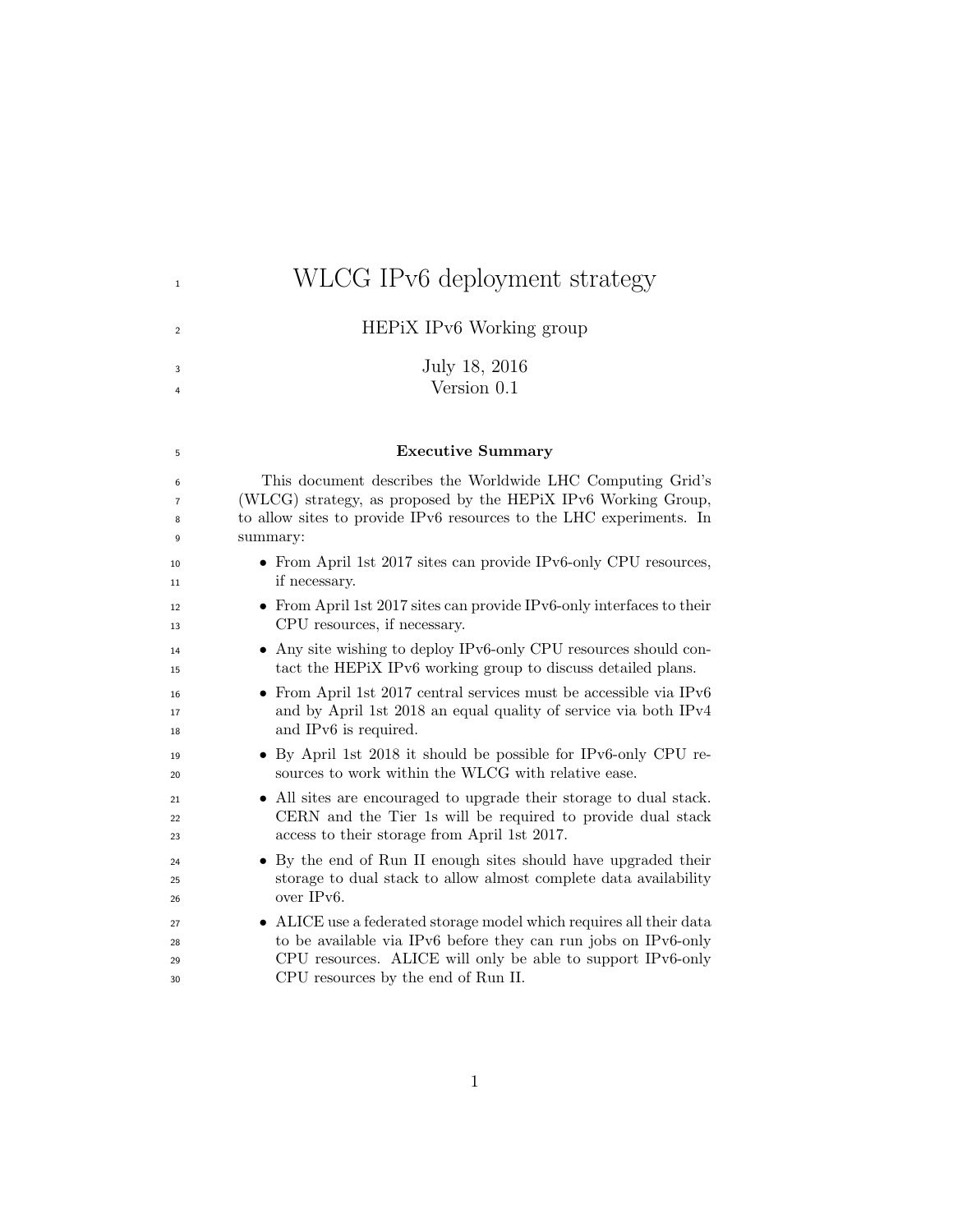# 31 Contents

| 32 | 1        | 3<br>Introduction                                                               |
|----|----------|---------------------------------------------------------------------------------|
| 33 | $\bf{2}$ | Site requirements within the current computing model<br>$\overline{\mathbf{4}}$ |
| 34 |          | 5<br>Site Services<br>2.1                                                       |
| 35 |          | 5<br>2.1.1                                                                      |
| 36 |          | 6<br>2.1.2                                                                      |
| 37 |          | 6<br>Tier-1 requirements $\ldots \ldots \ldots \ldots \ldots \ldots$<br>2.1.3   |
| 38 |          | 7<br>2.2                                                                        |
| 39 |          | 7<br>CVMFS.<br>2.2.1                                                            |
| 40 |          | 222<br>7                                                                        |
| 41 |          | 7<br>2.2.3                                                                      |
| 42 |          | 8<br>ETF test infrastructure $\ldots \ldots \ldots \ldots \ldots$<br>2.2.4      |
| 43 |          | 8<br>2.2.5                                                                      |
| 44 |          | 2.2.6<br>8                                                                      |
| 45 | 3        | <b>Experiment</b> plans<br>9                                                    |
| 46 |          | 9<br>3.1                                                                        |
| 47 |          | <b>ATLAS</b><br>10<br>3.2                                                       |
| 48 |          | 10<br>33                                                                        |
| 49 |          | 11<br>3.4                                                                       |
| 50 | 4        | Conclusion<br>12                                                                |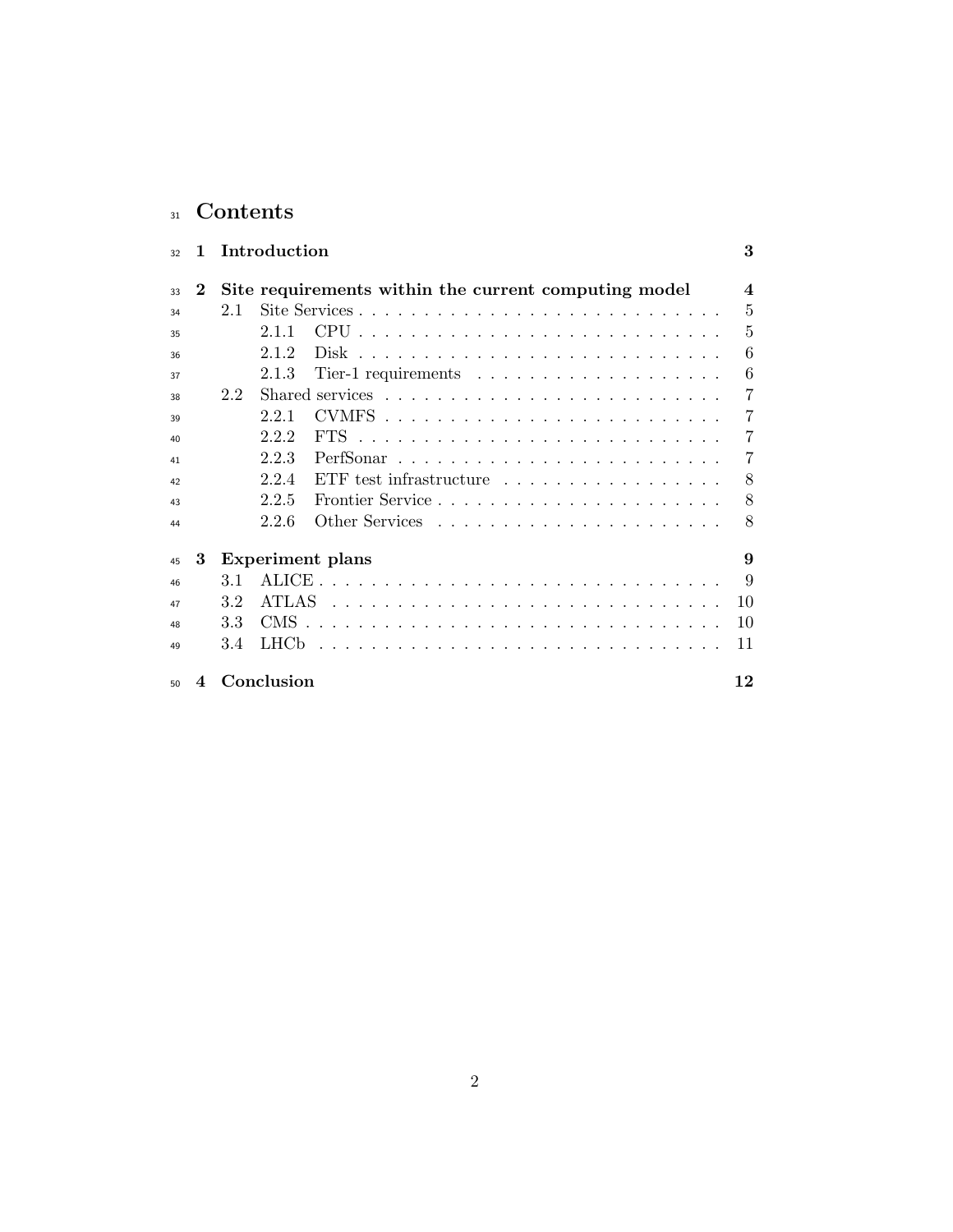## <sup>51</sup> 1 Introduction

 There are various motivations for WLCG sites to migrate services to IPv6. The most obvious is the exhaustion of the IPv4 address space, which is al- ready putting constraints on some countries and institutions. The WLCG is expected to evolve under the assumption of flat cash funding for computing resources and it is therefore important that sites are not hindered in their procurement by unnecessary restrictions from the WLCG VOs. Hardware procurements often have a significant lead time and will often be in produc- tion for several years. Even if a site does not intend to switch to IPv6 any time soon, they may well be making procurement decisions now which will influence their decision to migrate.

 Significant effort is also being put in by the WLCG community to in- vestigate commercial cloud providers to see if they can provide resources (normally CPU) more cost effectively than traditional Grid sites. Some commercial providers charge more for machines with IPv4 connectivity over those with IPv6 only connectivity[1]. The commercial sectors adoption of IPv6 is significantly ahead of the WLCG. The rapid growth in the percent- age of internet traffic going over IPv6 is expected to continue and large companies such as Apple now mandate that software should be validated on machines with IPv6 only connectivity[2].

 The eventual goal with IPv6 deployment is for the entire internet to migrate to IPv6 only. However as IPv6-only machines are (in general) unable to talk to IPv4-only machines, during the migration, certain machines will need to have both IPv4 and IPv6 addresses (dual stack machines). If the WLCG wasn't so large and didn't have such a diversity of sites, it might be possible to require all sites to upgrade to dual stack before allowing any site to switch off IPv4. However in reality, this is completely unworkable as some sites are already under pressure to migrate while others have not started thinking about it. As there is an additional overhead in running dual stack machines and the fact that the complete migration will take several years, where possible machines should be migrated directly to IPv6.

 This document describes the required steps to allow existing and future sites and any opportunistic resource that may become available to provide IPv6-only CPU resources. In order to provide CPU resources, a site also needs to provide other services such as CEs, Squid caching proxies etc.; for this reason, when this document refers to IPv6-only CPU resources it means not only the WN but all related services can be IPv6-only.

 In order not to penalise sites that choose to deploy IPv6-only CPU re-sources, central services need to not only work with IPv6 but should provide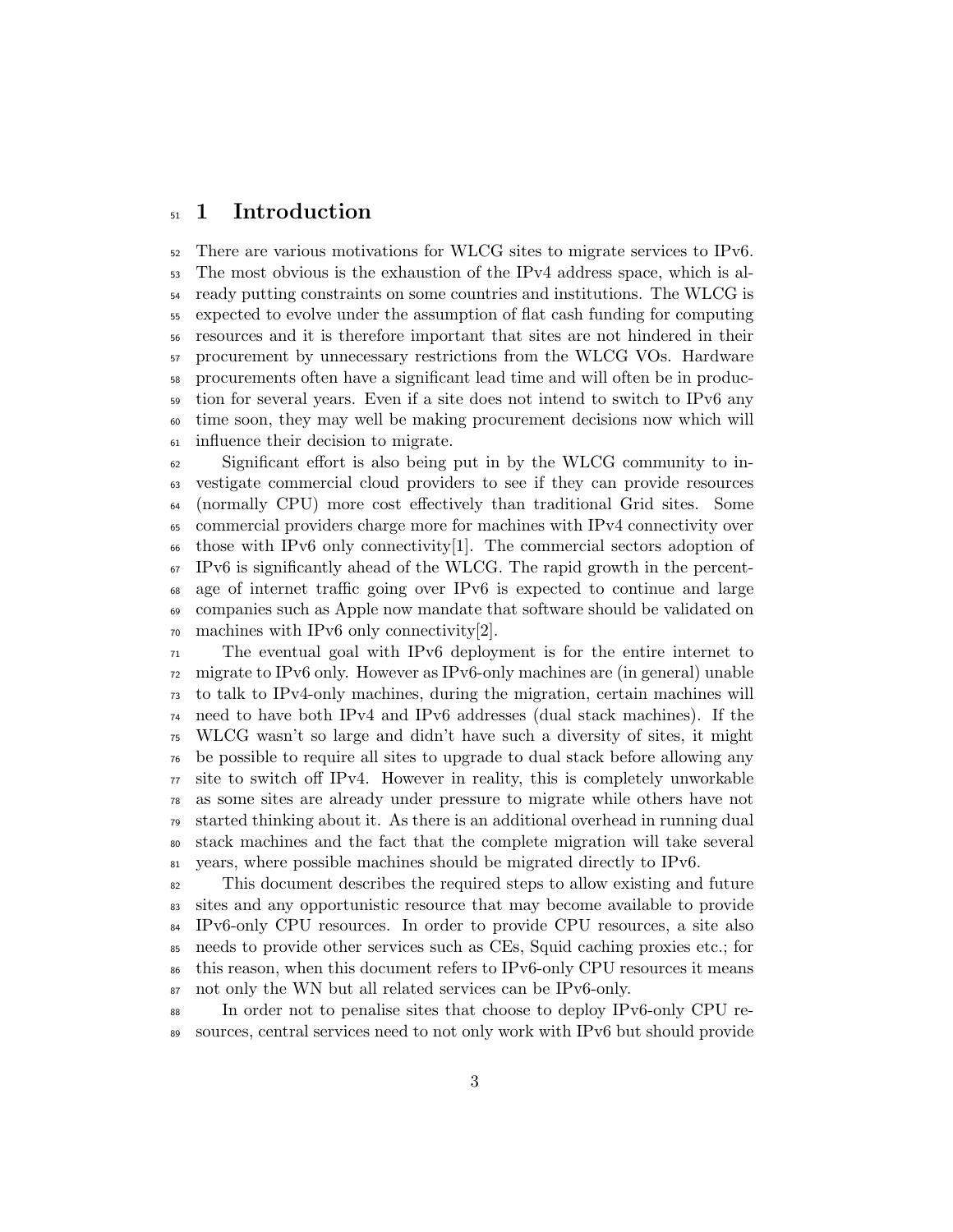the same level of service (e.g. resilience and performance). Ideally the setup would be identical and in cases where this is not possible the differences should be clearly documented. Each of the WLCG VOs operate some cen- tral services which are usually hosted at CERN. CERN is already able to make these services dual stack. The WLCG also operates several central services, which should be made dual stack.

# <sup>96</sup> 2 Site requirements within the current computing 97 model

 In the current computing model followed by the WLCG VOs a typical site provides CPU and Disk resources. CERN and the Tier-1s also provide tape resources. Data can be transferred to the site from many other sites. In general, in the current computing model VO jobs are sent to sites where the input datasets are present, although an increasing fraction of today's jobs can read data remotely using the XRootD protocol. Jobs running on a site's CPU resources normally only access the local storage. Some sites only provide CPU resources in which case they normally make use of a nearby site's storage by means of remote data access.

 If a site was to upgrade their storage resources to dual stack and their CPU resources to IPv6-only they would be able to run VO workflows that require access to the local storage only. To allow workflows that require remote access to data, the remote site would need to provide dual stack access to their storage. While it is theoretically possible for the VOs to adapt their workflow management systems to take this into account, it would be a significant amount of effort for what is likely to be very little benefit. It should therefore be assumed that jobs that require remote access to data will not work until the vast majority of a VO's data is accessible via dual stack. Note, due to the fact that VOs often make multiple copies of their data, it is not necessarily true that all sites will need to upgrade their storage to dual stack. The actual impact on a VO will depend on the number of jobs that could potentially try to access data remotely. For VOs to take advantage of [opportunistic] CPU only resources it will be necessary to have a nearby dual stack storage for them to connect to.

 The WLCG VOs, to different extents, all make use of federated XrootD access. In the case of LHCb this is purely as a failover in case data access at the local sites fails. For ATLAS (FAX) and CMS (AAA), as well as making using of the failover mechanism, a small number of jobs make use of the XRootD federation to access files remotely. This is normally to take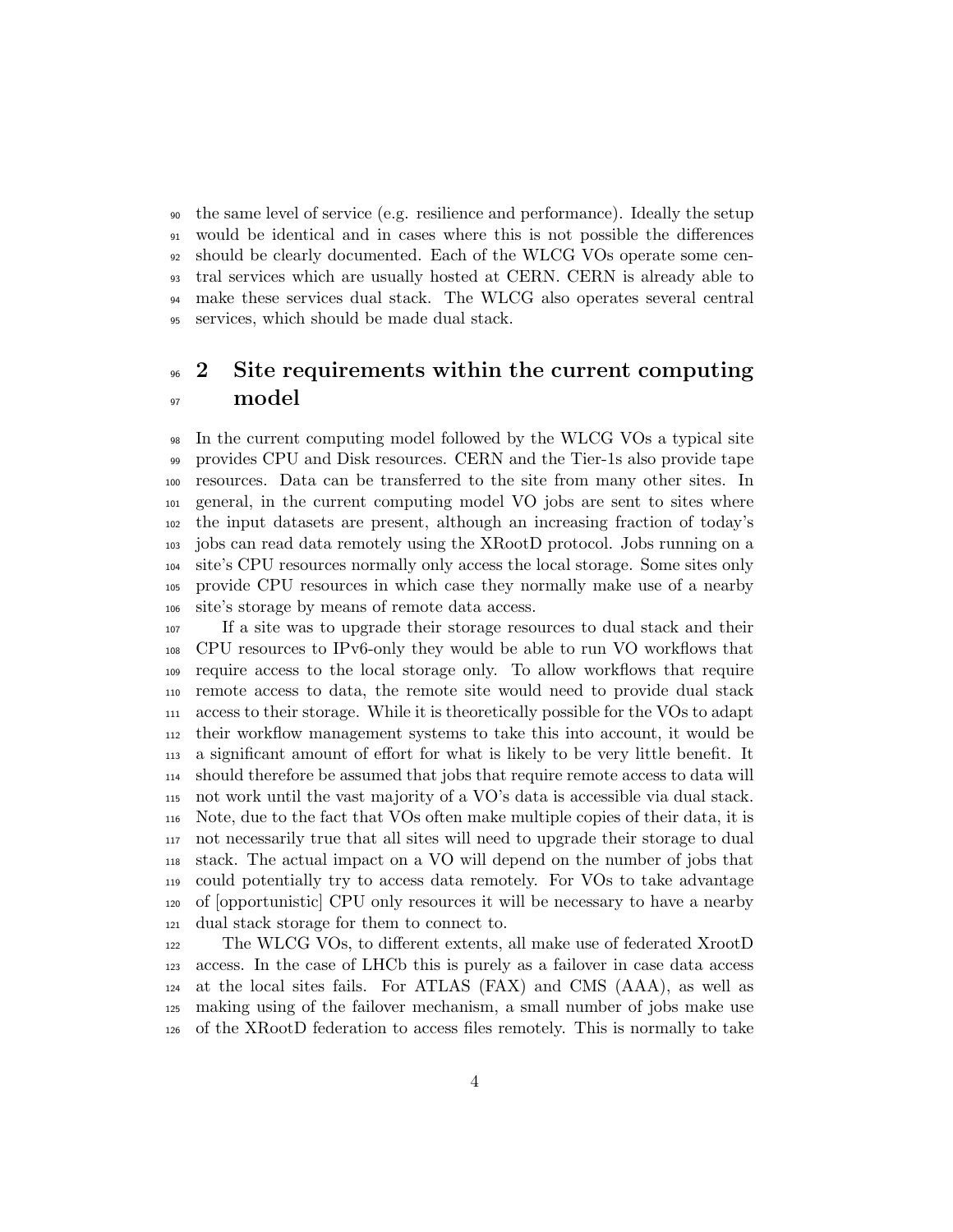advantage of idle CPU at sites which lack the relevant data but have good connectivity to the site that does. ALICE uses a fully federated storage model.

 The XrootD redirection mechanism has been designed to not direct re- quests from an IPv4-only source to an IPv6-only destination or vice a versa. Therefore if there are two copies of a file one on a dual stack storage and one on a IPv4-only storage a job on an IPv6-only machine should be able to access the file.

 The Tier-1s play an important role in the WLCG and it is expected that they lead the IPv6 integration and deployment as described in the document.

### 2.1 Site Services

#### 2.1.1 CPU

 A site that provides CPU resources to the WLCG is likely to have deployed the following:

- Batch system: This manages the jobs running on the CPU resources at a site.
- Computer Element (CE): VOs submit their jobs to site CEs. The role of a CE is to convert this job submission over the Grid into something that the local batch system understands.
- Worker Nodes (WN): These provide the job slots where jobs run. Out-bound connectivity is normally assumed.
- Squid proxies: These are used to cache requests from jobs to CVMFS and Frontier.
- Accounting: The number and usage statistics of jobs run is reported on a monthly basis to APEL.
- Information Provider: Site information is provided by the BDII, while usage of this service is dropping, it is still necessary for some functions.

 There are some CPU resources (HPC, commercial clouds) that have different setups. However these normally place constraints on the VOs that would ac- tually make it easier to be IPv6 compliant (e.g. no outbound connectivity). WN normally make up the majority of machines (and hence IP addresses) run by a site. Not all batch systems used by WLCG sites are IPv6 compli- ant, a site thinking about upgrading to IPv6-only CPU resources may first want to migrate their batch system.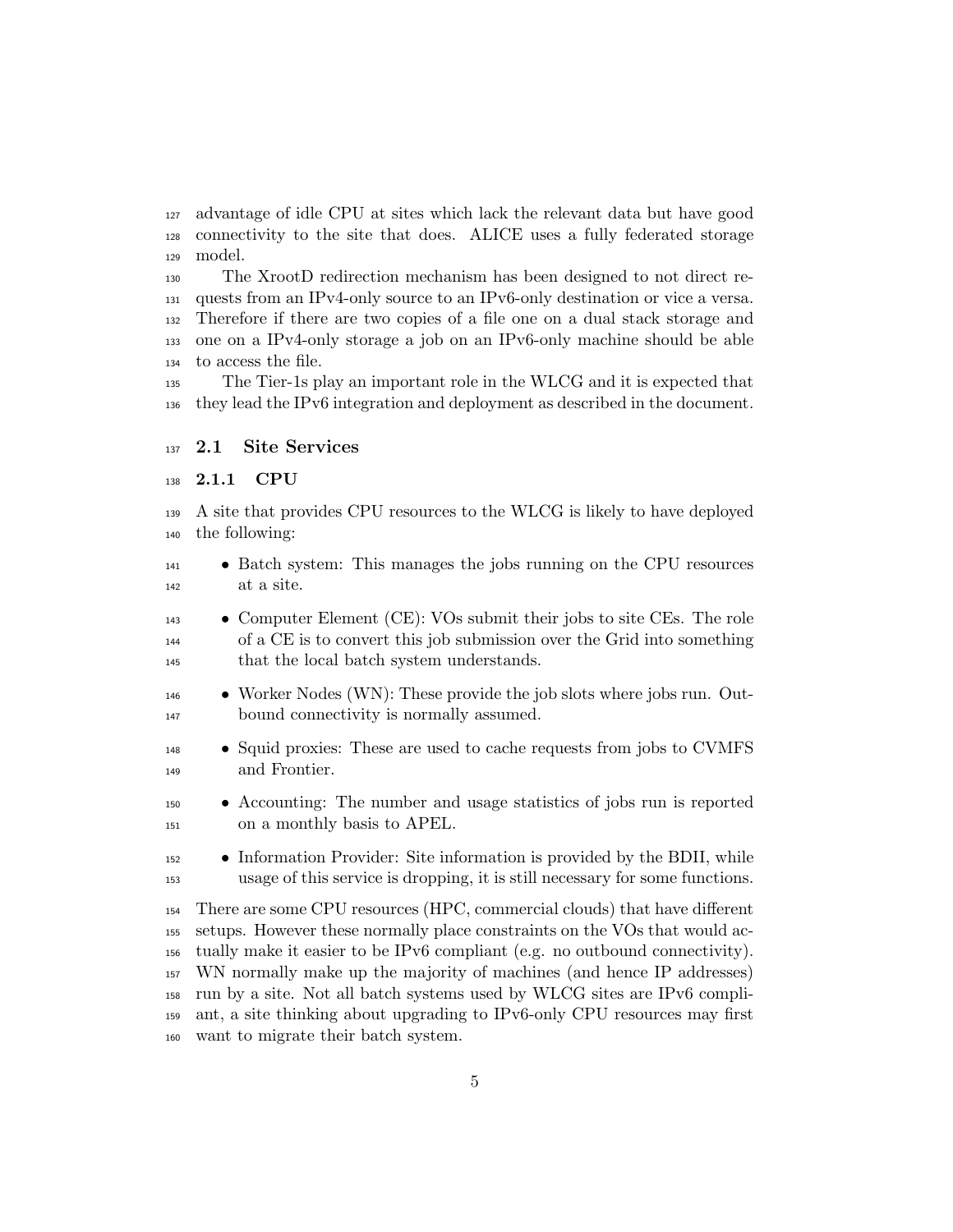From April 1st 2017 sites will be allowed to deploy IPv6-only CPU re- sources (and all related services). It is expected that the first few sites to migrate will choose a gradual upgrade, which will hopefully avoid problems that could significantly affect the sites availability.

#### 2.1.2 Disk

 WLCG sites deploy a range of storage solutions. In general data can ei- ther be accessed directly from the storage node or via gateway machines (sometimes known as a doors or proxy machines). Sites can use a variety of transfers protocols internally; however the LHC VOs rely on the XRootD and GridFTP protocols, both of which have been shown to be IPv6 com- pliant. There is also a push within the WLCG to use http and this is also IPv6 compliant. Both dCache and DPM, the most popular storage services run by WLCG sites are already being run by a small number of sites as dual stack in production. Other storage service such as StoRM have been shown to be IPv6 complaint. For storage services which aren't IPv6 com- pliant (e.g. Castor) it is still possible to provide dual stack access via an XRootD/GridFTP dual stack gateway service.

 All sites are encouraged to upgrade their storage to dual stack. Even if a site does not intend to migrate to IPv6 soon, if it provides external access to its services via dual stack gateways these will help the VOs with data access.

#### 2.1.3 Tier-1 requirements

 In addition to CPU and Disk resources, Tier-1s also provide Tape backed storage. Tape backed data is not used by jobs running on the Grid and there is no requirement at this time to make this service dual stack. Having said that most Tier-1 use dCache which provides a common interface to access both disk and tape back files so it is expected that tape backed service will become dual stack at the same time the disk is.

 Tier 1s will be required to provide dual stack access to their storage with the following requirements:

 $\bullet$  At least 1Gb/s and 90% reliability by April 1st 2017.

• At least 10Gb/s and 95% reliability by April 1st 2018.

 Even if there are Tier-1s, that haven't started to think about IPv6, it should be possible to fulfil the April 2017 goal with a testbed setup which should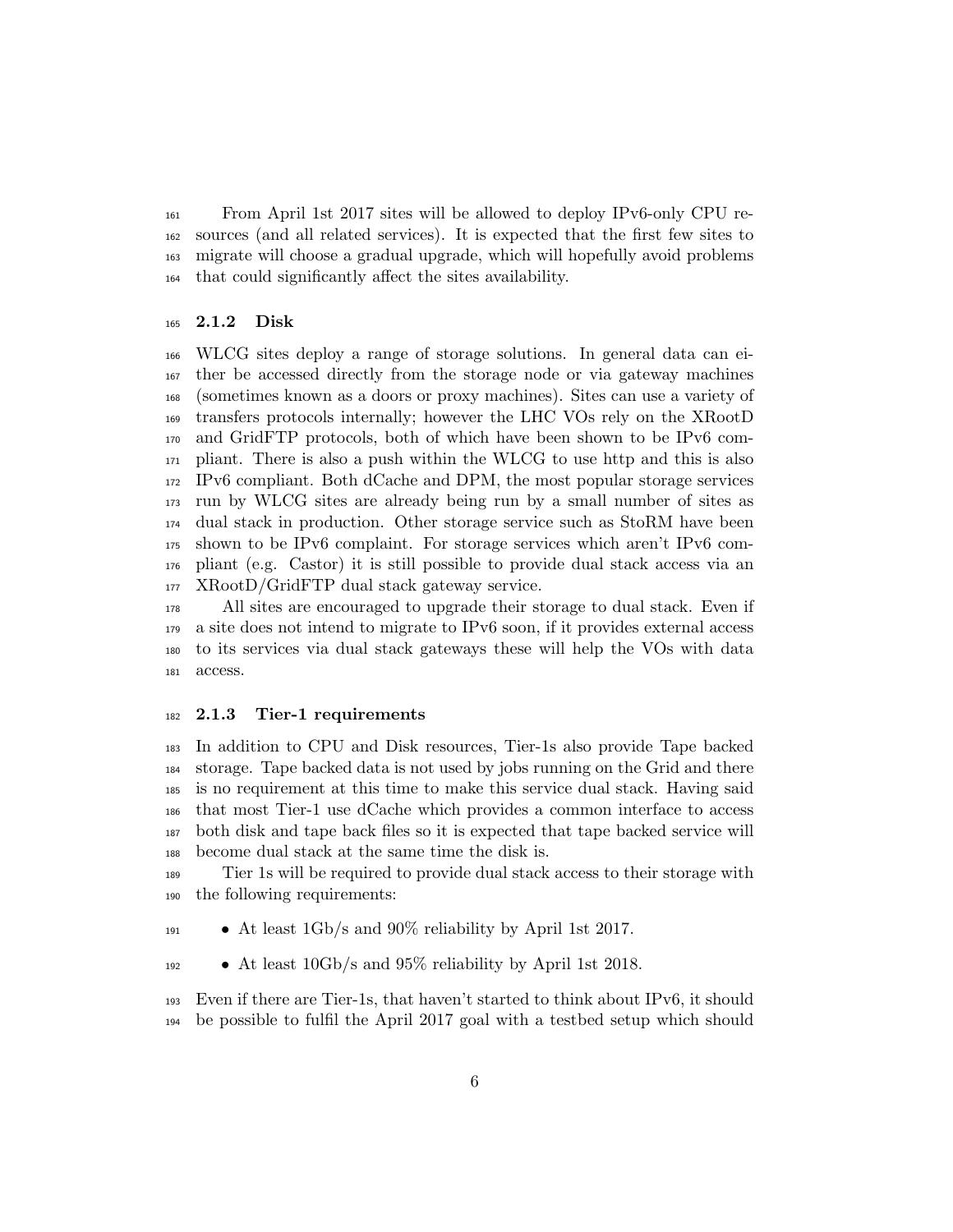be easily achievable. Any central services a Tier-1 provides will also need to be made dual stack with a similar timeline and reliability as for the storage.

#### 2.2 Shared services

#### 2.2.1 CVMFS

 All the WLCG VOs as well as many others distribute their software across the Grid using CVMFS. The software is uploaded to a Stratum-0 server (located at CERN for the WLCG VOs) which then mirrors the data to several Stratum-1 servers[4]. Jobs will access the VO software from a cache on the local disk; if the file is not available, it will be looked for in the site Squid server, which in turn, will contact a Stratum-1 if needed. Squid 3.x is IPv6 compliant<sup>1</sup> and is being used in production by some sites. It is essential that the Stratum-1 service at CERN is upgraded to dual stack by April 2017. When possible the Tier 1 should upgrade their service to dual stack and all Tier-1s should be upgraded by April 1st 2018 at the very latest.

#### 2.2.2 FTS

 ATLAS, CMS and LHCb all use the FTS service extensive for data move- ment around the Grid. All VOs are encouraging sites to make their storage dual stack. Transfers via two dual stack service should go via IPv6, however it is the FTS server which initiates the negotiation and sends a PASV (on IPv4) or an EPSV (on IPv6) to the destination and sends the IP (for the corresponding protocol) and port to the source. Therefore all FTS services should be upgraded to allow transfers between dual stack sites to go over IPv6.

 Currently the FTS service at CERN is dual stack. There are IPv4 only FTS services at RAL, BNL and Fermilab that are used by the LHC VOs. While it is possible to work around this all FTS services should be upgraded to dual stack when possible and by April 1st 2018 at the very latest.

#### 2.2.3 PerfSonar

 PerfSonar instances are required at all WLCG sites to implement the net- work monitoring infrastructure. All Tier-1s were requested to provide a dual stack perfSonar instance and GGUS tickets have now been submitted

<sup>&</sup>lt;sup>1</sup>There is a bug in the handling of HTTP caching headers, whose resolution is expected for July 2016.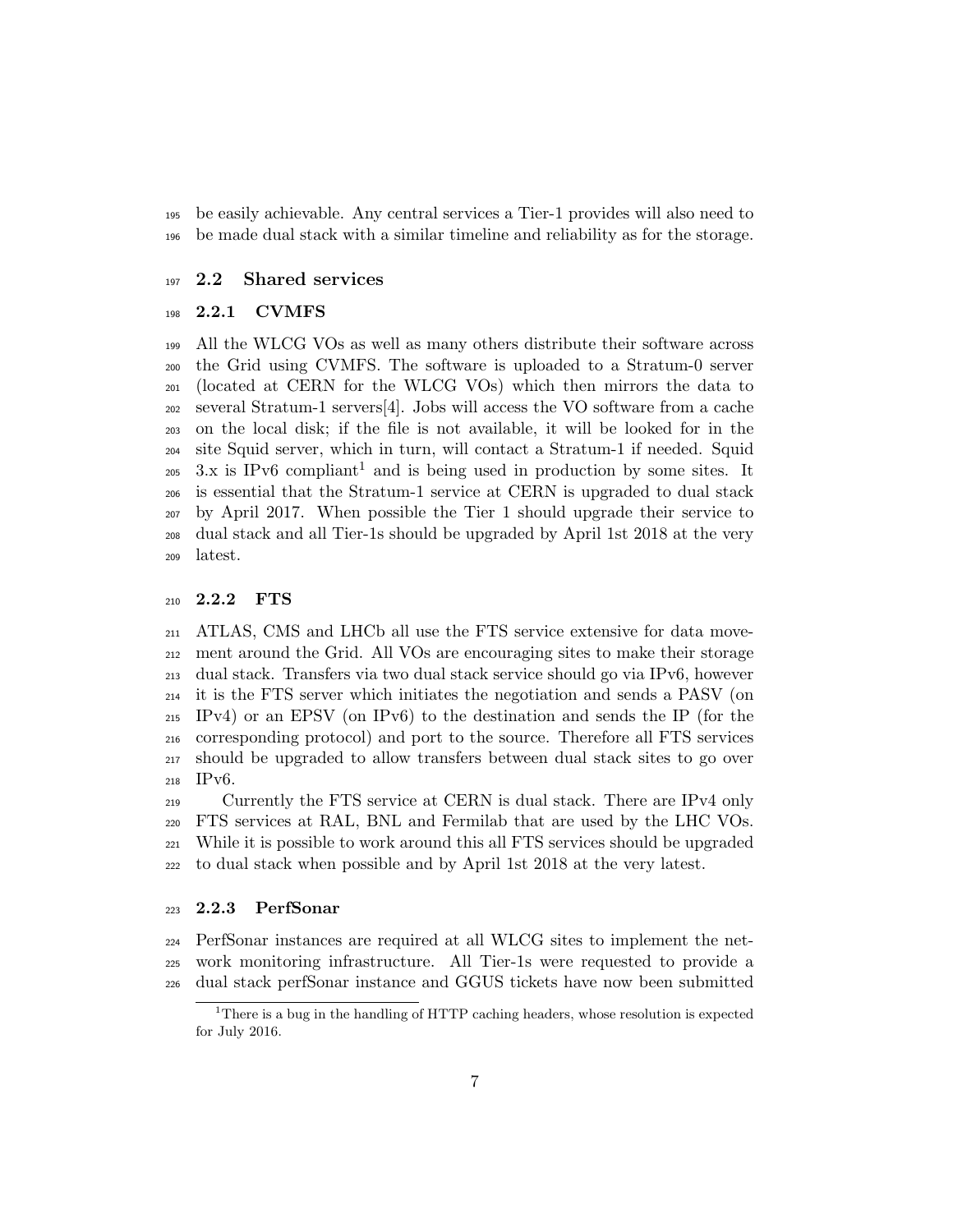to those that have not. PerfSonar is a very good way of checking that the migration to IPv6 won't caused any network/routing problems. All sites are requested to provide a dual stack PerfSonar instance by April 2018 at the latest. While it is not essential for all Tier 2s to migrate, it would be con- cerning if they are unable to provide a PerfSonar instance by this time. Any site unable to provide a PerfSonar instance by April 2018 will be requested to provide a clear description of their IPv6 plans.

#### 2.2.4 ETF test infrastructure

 A separate ETF test infrastructure will need to be set up to monitor IPv6- ready sites. This must be done by April 2017. This will be run in parallel to the production ETF test infrastructure. This service will provide sites with low level monitoring to help them identify problems with their IPv6 migra- tion and not used for official availability metrics unless the site is providing some resources on IPv6-only. From April 2018 the official ETF infrastruc- ture will be migrated to dual stack. From this point on production work going over IPv6 should be considered entirely normal. This will hopefully encourage sites to investigate IPv6 before April 2018.

#### 2.2.5 Frontier Service

 ATLAS and CMS both use the Frontier Service[5] to access conditions data across the Grid. The Frontier service has three components:

- Frontier client: This software is run by ATLAS and CMS jobs. It converts a conditions database query into an HTTP request. The Frontier Client was made IPv6 compliant in January 2016.
- Squid proxy: Sites are expected to deploy squid servers to cache the conditions data requests. Squid 3.x is IPv6 compliant.

 • Frontier Launchpad: This converts the HTTP requests back into database queries which are then submitted to the conditions database. Frontier launchpads use squid proxies to cache requests and therefore should be IPv6 complaint.

#### 2.2.6 Other Services

 There are several other services such as certificate authorities, software repositories, the GOCDB/OIM, GGUS, VOMS and the BDii. These are not used directly by jobs but are needed when configuring the site. These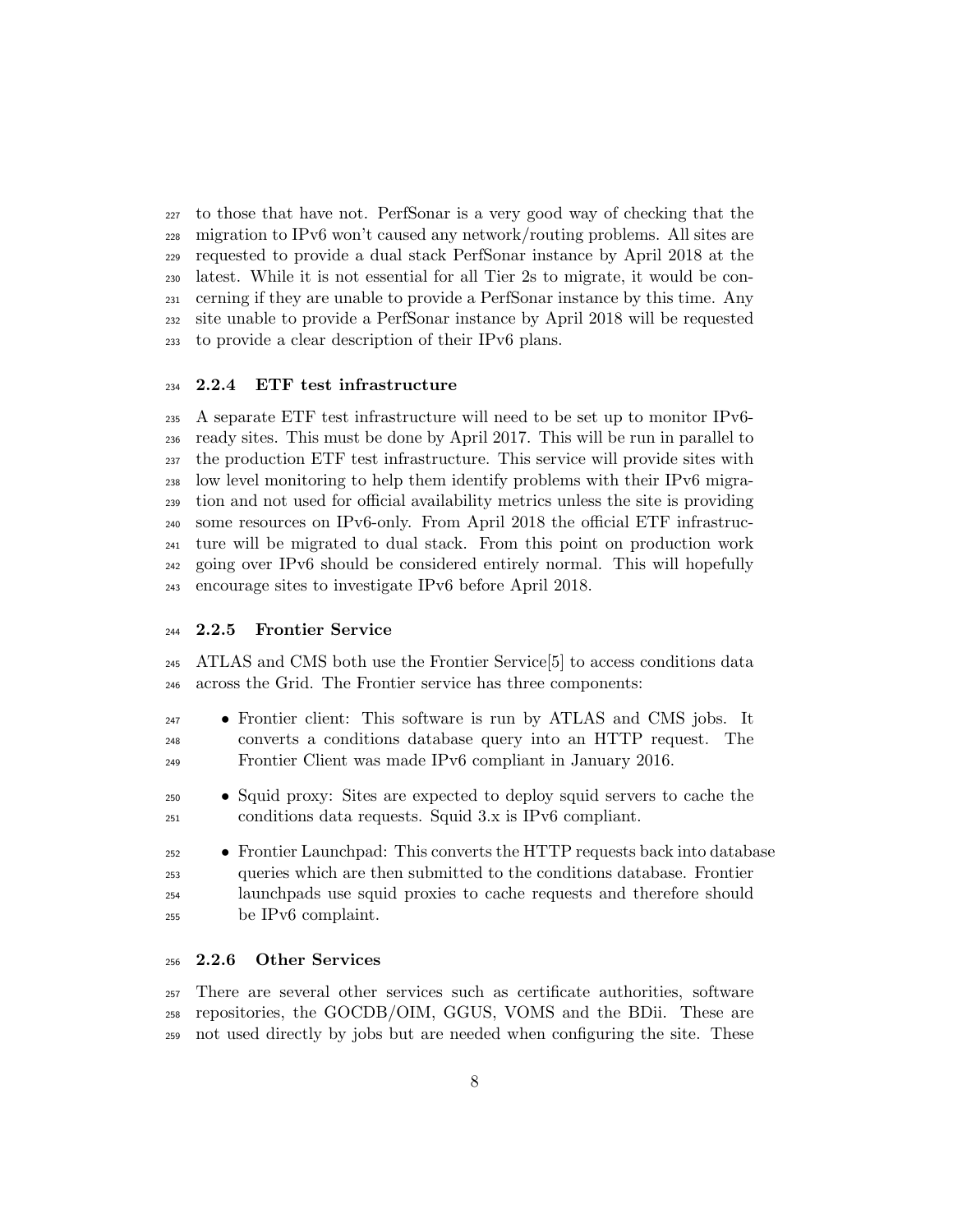services should be made dual stack when possible and ideally by April 2018 (although some services might not fall under the WLCG banner). It will depend heavily on the site setup as to whether the lack of IPv6 connectivity will cause problems. Problems will have to be followed up by the HEPiX working group as they appear.

 Some sites also provide VO boxes which may need to be made dual stack. This is covered in the next section.

## 267 3 Experiment plans

 The WLCG VO plans to allow IPv6 only CPU sites are detailed below. In general the motivation for VOs to support IPv6 is to be able to take advantage of any opportunistic resources that maybe IPv6 only. The VOs agree that sites should be able to migrate to IPv6 if it gives performance, cost or operational advantages. The VOs recommend all sites to upgrade their storage to dual stack and would expect a large number to have by the end of Run II. During Run II, the VOs still expect good site availability and reliability and where possible sites should retain their IPv4 connectivity until the end of Run II, even in a degraded form, as a precaution (e.g. don't hand back IPv4 addresses or completely decommission NATs if not necessary).

### 3.1 ALICE

 Unlike the other LHC VOs, ALICE uses fully federated storage, any site can access the storage element of another site if needed (reading, writing and data transfers). Therefore in order to ensure all job types can run on IPv6-only CPU all data needs to be accessible over IPv6. Some data is stored on multiple sites and therefore it does not necessarily mean all sites will need to be dual stack. To support IPv6, the site storage elements need to run xrootd v.4. The central ALICE Grid services have been tested to run on IPv6 and are running in dual stack mode for over a year. For sites supporting ALICE the current situation is:

• One third of the sites are still running SEs with xrootd v.3.

 • 5% of the SEs are running in dual stack mode, while the remaining are IPv4.

 ALICE request that all sites that provide them with disk resource provide dual stack storage by the end of Run II.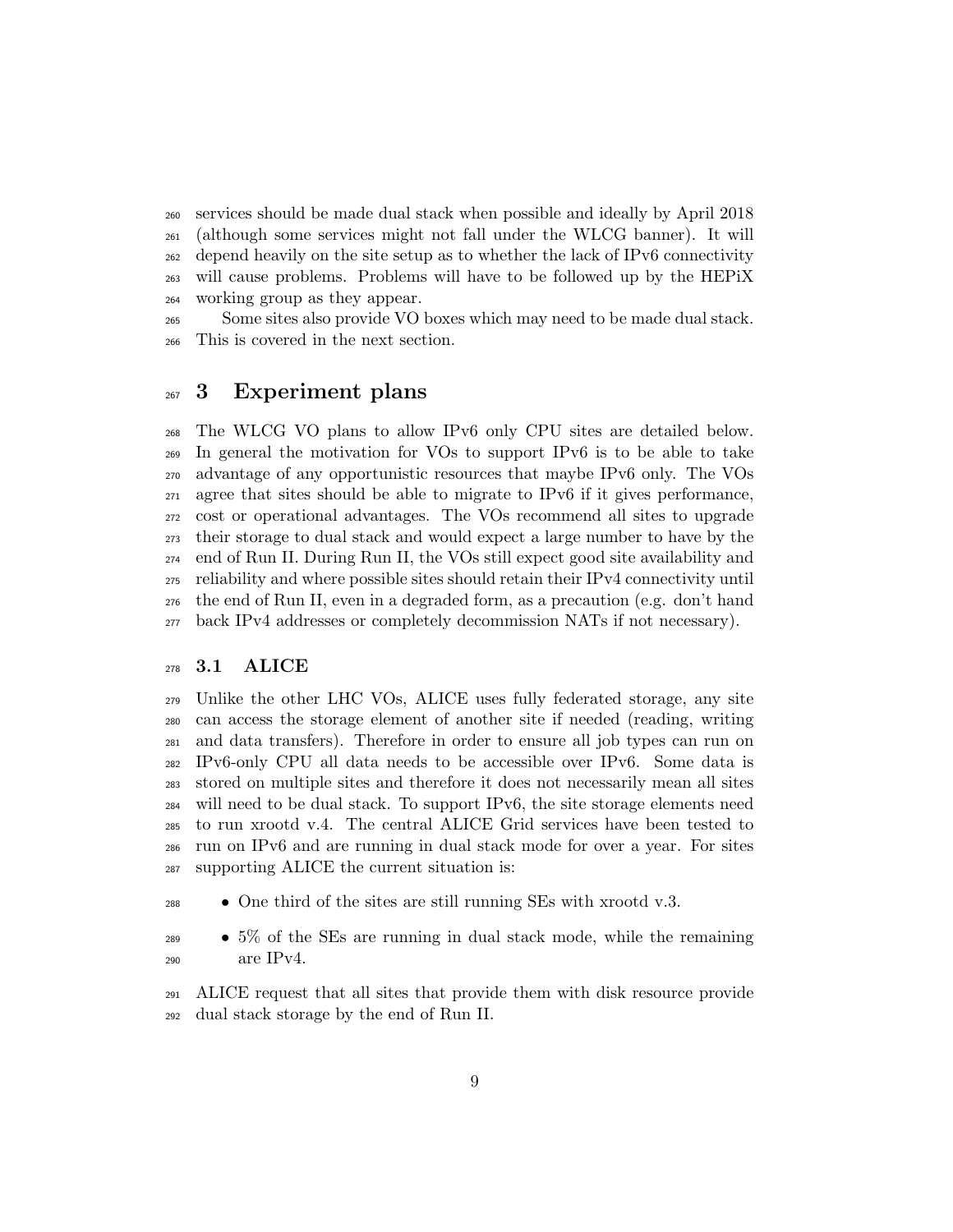### 3.2 ATLAS

 The ATLAS workload management system is called PanDA [3]. Pilot facto- ries generate pilot jobs which are sent directly to CEs at sites. Once these pilots are started by the batch system, they will contact a central PanDA Server to pull in a job (done via http). They will also contact the Rucio server for file lookup (done via http) and the local storage. Some ATLAS jobs access conditions data using the Frontier service. At the end of the job the pilot will write the output files to a local SE. Every 30 minutes while the job is running the pilot will report to the Panda server (via http). It will also contact the PanDA server at the end of the job. ATLAS jobs running on IPv6 WN will need access to the following resources:

- The production PanDA server nodes.
- The Rucio authentication nodes.
- The Rucio production nodes.
- The Frontier servers at CERN, IN2P3, RAL and Triumf.

 The pilot factories that submit jobs to CEs have been made dual stack. ATLAS also use the ARC Control Tower (aCT) to submit jobs primarily to NorduGrid but potentially any sites running an ARC CE. This will also need to be made dual stack. ATLAS are working on making all these services dual stack by April 2017.

#### 313 3.3 CMS

 The job submission middleware, glideinWMS, is used to launch HTCondor worker nodes and its major components (frontend and factory). These have been validated as IPv6 compliant. Some of the glidein factories are already dual stack. HTCondor itself is fully IPv6-compliant, but the collectors and schedds still need to be all dual-stack in production in order to support IPv6-only worker nodes.

 The central services hub, cmsweb.cern.ch, has been validated for dual stack operation. The CMS-specific job management systems (WMAgent for production and CRAB3 for analysis) have not yet been fully tested on IPv6, but they are expected to work with little effort needed. In any case, they do not need to be in dual stack for the foreseeable future.

 The data management system, PhEDEx, uses the Oracle client for com-munication between local site agents and the central service. Tests have not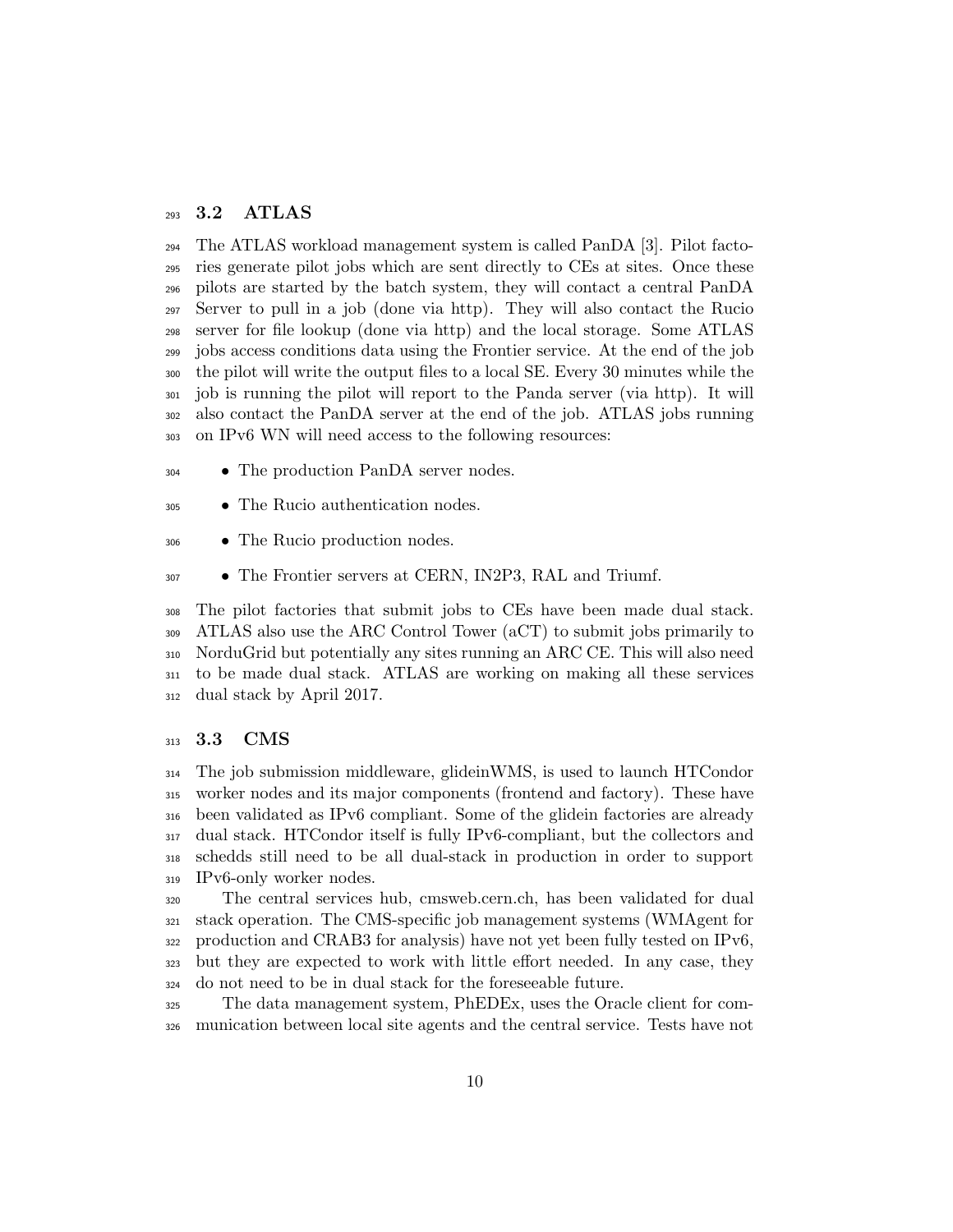yet been done, but Oracle 12c fully supports IPv6. The global and regional XRootD redirectors for AAA are not fully dual stack.

 CMS plans to immediately start upgrading all services to dual-stack. Upgrades will be coordinated to minimise operational disruption and will be completed by the end of Run II. For services contacted by worker nodes (like HTCondor) these will be given priority and the aim is to have them done by April 1st 2017.

 At the time of writing, only eleven CMS sites expose IPv6 addresses for their services. No problems are observed, either in the ETF tests or for real production or analysis jobs.

#### **3.4** LHCb

 LHCb uses the DIRAC framework to submit jobs to the grid. DIRAC officially supports IPv6 and some other VOs, who use DIRAC, are already using a dual stack service in production. LHCb submits generic pilot jobs to CEs as needed. When these pilots start on a WN, they contact the LHCb DIRAC central services for available tasks (via dips) which are then executed. If input data is needed, they contact the relevant storages using the sites SRM<sup>2</sup> to access the data. Production jobs typically download the data to the worker node, as they know exactly how much data is needed. User jobs stream data from the storage directly.

 Once the job is done, the pilot will upload the output to a storage lo- cation. If the default preferred location is not available, all other possible locations (available for LHCb) are tried in turn until successful and a request is set in the central services of LHCb to transfer the file to the preferred lo- cation when possible. If no location is available, the job ends up in status "failed", and could be resubmitted depending on the conditions.

 LHCb jobs running on an IPv6 only WN will need access to the following resources :

- LHCb's DIRAC central services
- Storage services supporting LHCb
- Optionally, one of six VO-boxes at LHCb Tier-1 sites

 Currently there is one Tier-1 storage and one Tier-2D storage that support LHCb in a dual-stack configuration. The LHCb central services are being

The job is given a list of locations of the input files by DIRAC. It currently contacts the site SRMs in turn to retrieve the data. This will in future be updated to bypass the SRM and construct the file location automatically using the information available.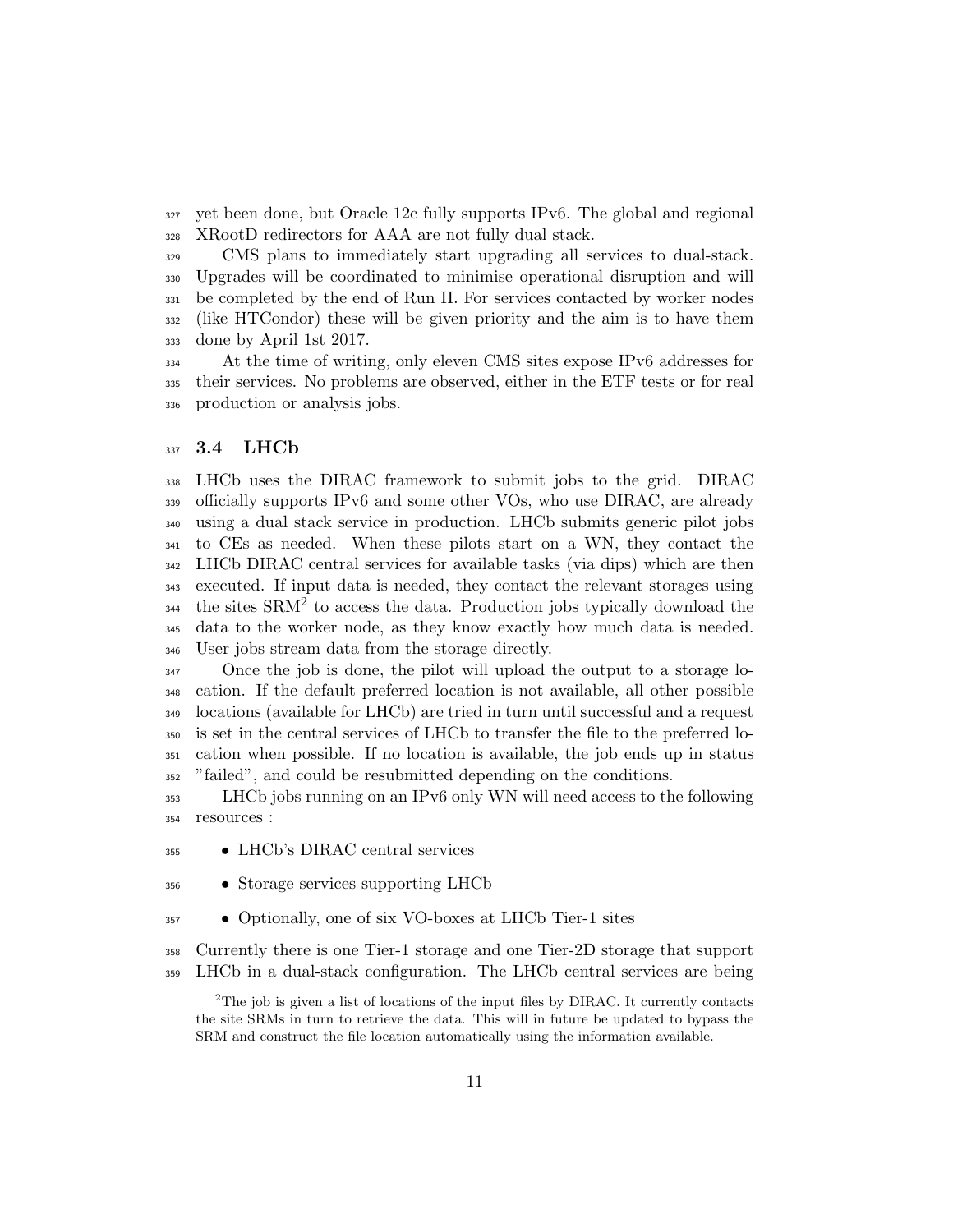moved to dual-stack machines which will aim to be complete by April 1st 2017. There is one outstanding issue with the gLite software which has problems submitting to dual-stack cream CEs which needs to be fixed [6].

## 4 Conclusion

 The LHC VOs are committed to being able to work on the Grid over IPv6. Much work still remains to be done to make this a reality. The HEPiX IPv6 working group is validating that all essential software is IPv6 com- pliant. Software developers should consider IPv6 compliance a standard requirement and the emphasis should be on them to test this. All the VOs have analysed their workflows on the grid and have provided a list of ser- vices which they will need to make dual stack. While exact time lines have not been agreed the amount of work required is sufficiently small that it should be achievable by April 1st 2017 without significantly disrupting nor-mal WLCG operations.

 From April 1st 2017 sites will be allowed to deploy IPv6-only CPU re- sources. Sites wishing to deploy IPv6-only CPU resources must deploy dual stack storage if they provide it. All sites are encouraged to upgrade their storage to dual stack. From the contact the HEPiX IPv6 working group has with sites, we believe that there are at most one or two sites that wish to urgently upgrade making up less than 2% of the pledged WLCG CPU resources. Even though the initial migration may be small, it is important that the deadlines are adhered to as this will allow site admins to plan the long term evolution of their site. Any site wishing to upgrade should be in contact with the HEPiX IPv6 working group to ensure that the inevitable teething problems are resolved promptly. By April 1st 2018 it should be possible to deploy IPv6-only CPU resources with relative ease and by the end of Run II enough sites should have upgraded their storage to dual stack to allow almost complete data availability via federated XrootD over IPv6.

## References

- [1] https://www.mythic-beasts.com/servers/virtual
- [2] https://developer.apple.com/news/?id=05042016a
- [3] https://twiki.cern.ch/twiki/bin/view/PanDA/PanDA
- [4] http://cernvm-monitor.cern.ch/cvmfs-monitor/atlas.cern.ch/